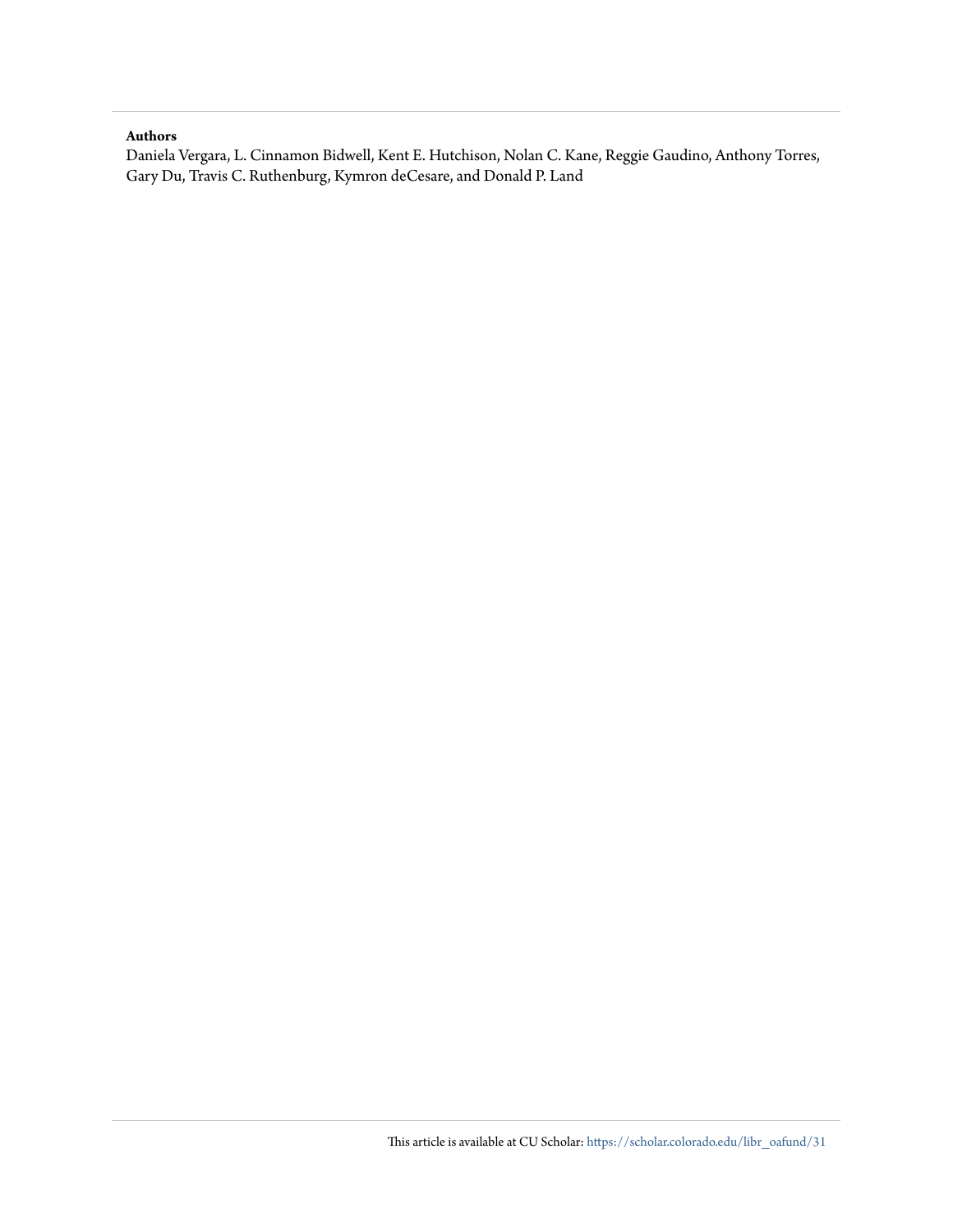# SCIENTIFIC REPERTS

Received: 24 July 2016 accepted: 22 March 2017 Published: 19 April 2017

## **Compromised External Validity: OPENFederally Produced** *Cannabis* **Does Not Reflect Legal Markets**

**DanielaVergara1, L. Cinnamon Bidwell2, ReggieGaudino<sup>3</sup>, AnthonyTorres<sup>3</sup>, Gary Du<sup>3</sup>, TravisC. Ruthenburg3,† , Kymron deCesare3, Donald P. Land3, Kent E. Hutchison<sup>4</sup> & NolanC. Kane<sup>1</sup>**

**As the most widely used illicit drug worldwide, and as a source of numerous under-studied pharmacologically-active compounds, a precise understanding of variability in psychological and physiological effects of** *Cannabis* **varieties is essential. The National Institute on Drug Abuse (NIDA) is designated as the sole legal producer of** *Cannabis* **for use in US research studies. We sought to compare the chemical profiles of** *Cannabis* **varieties that are available to consumers in states that have statelegalized use versus what is available to researchers interested in studying the plant and its effects. Our results demonstrate that the federally-produced** *Cannabis* **has significantly less variety and lower concentrations of cannabinoids than are observed in state-legal U.S. dispensaries. Most dramatically, NIDA's varieties contain only 27% of the THC levels and as much as 11–23 times the Cannabinol (CBN) content compared to what is available in the state-legal markets. Research restricted to using the current range of federally-produced** *Cannabis* **thus may yield limited insights into the chemical, biological and pharmacological properties, and medical potential of material that is available in the state markets. Investigation is urgently needed on the full diversity of** *Cannabis* **chemotypes known to be available to the public.**

The United States has witnessed enormous changes concerning public acceptance of Cannabis, or marijuana in the vernacular. From 2002 to 2012, the number of individuals reporting past year use more than doubled, across all genders, ethnicities and socioeconomic status<sup>1</sup>, in tandem with the rise in individual-states' relaxation or ending of Cannabis prohibition. Considering these changes on the cultural, political, and legal fronts, research on the effects of Cannabis products available through legal outlets in the United States is urgently needed.

The Cannabis plant is unique in producing a diversity of cannabinoids and terpenoid chemical compounds that interact with the endocannabinoid system in the brain and nervous systems<sup>2</sup>. One of the primary cannabinoids produced,  $\Delta$ -9-tetrahydrocannabinolic acid (THCA), is converted to the neutral form Δ-9-tetrahydrocannabinol (THC) when heated, as in smoking or cooking. THC interacts with the endocannabinoid system producing a wide range of physiological and neurological effects. Studies have found that Cannabis' effects on mood, reward, and cognitive dysfunction appear to follow a dose dependent function based on the THC content<sup>3</sup>. Due to this and other purported psychotropic effects, THCA has been actively selected for by both the licit<sup>4</sup> and illicit<sup>5</sup> Cannabis markets, and varieties containing more than 30% THCA by weight have been cultivated<sup>6</sup>.

In addition to THC, Cannabis' effects are likely related to a number of other compounds<sup>7,8</sup>, including nearly 74 different cannabinoids<sup>9</sup> present at varying ratios across varieties. For example, cannabidiolic acid (CBDA), is converted to cannabidiol (CBD) when heated, which in turn appears to attenuate the dose effects of THC such as anxiety and psychosis<sup>10–15</sup> and may have other benefits<sup>11,12,14–21</sup>. Demand for high CBDA plants has been increasing<sup>5</sup>, due to potential therapeutic uses for cancer<sup>22</sup> and epilepsy<sup>23,24</sup>. Other important cannabinoids produced by the plant include cannabigerol (CBG)<sup>25</sup>, cannabichrome (CBC)<sup>26</sup>, and  $\Delta$ -9-tetrahydocannabivarin (THCV)<sup>27</sup>.

<sup>1</sup>University of Colorado Boulder, Department of Ecology and Evolutionary Biology, Boulder, CO 80309-0334, USA. <sup>2</sup>University of Colorado Boulder, Institute of Cognitive Science, Boulder, CO 80309-0334, USA. <sup>3</sup>Steep Hill Labs Inc. 1005 Parker Street, Berkeley, CA 94710, USA. <sup>4</sup>University of Colorado Boulder, Department of Psychology and Neuroscience, Boulder, CO 80309-0334, USA. † Present address: SC Laboratories Inc. 4000 Airport Way South, Seattle, WA 98108, USA. Correspondence and requests for materials should be addressed to D.V. (email: [daniela.](mailto:daniela.vergara@colorado.edu) [vergara@colorado.edu](mailto:daniela.vergara@colorado.edu)) or N.C.K. (email: [nolan.kane@colorado.edu\)](mailto:nolan.kane@colorado.edu)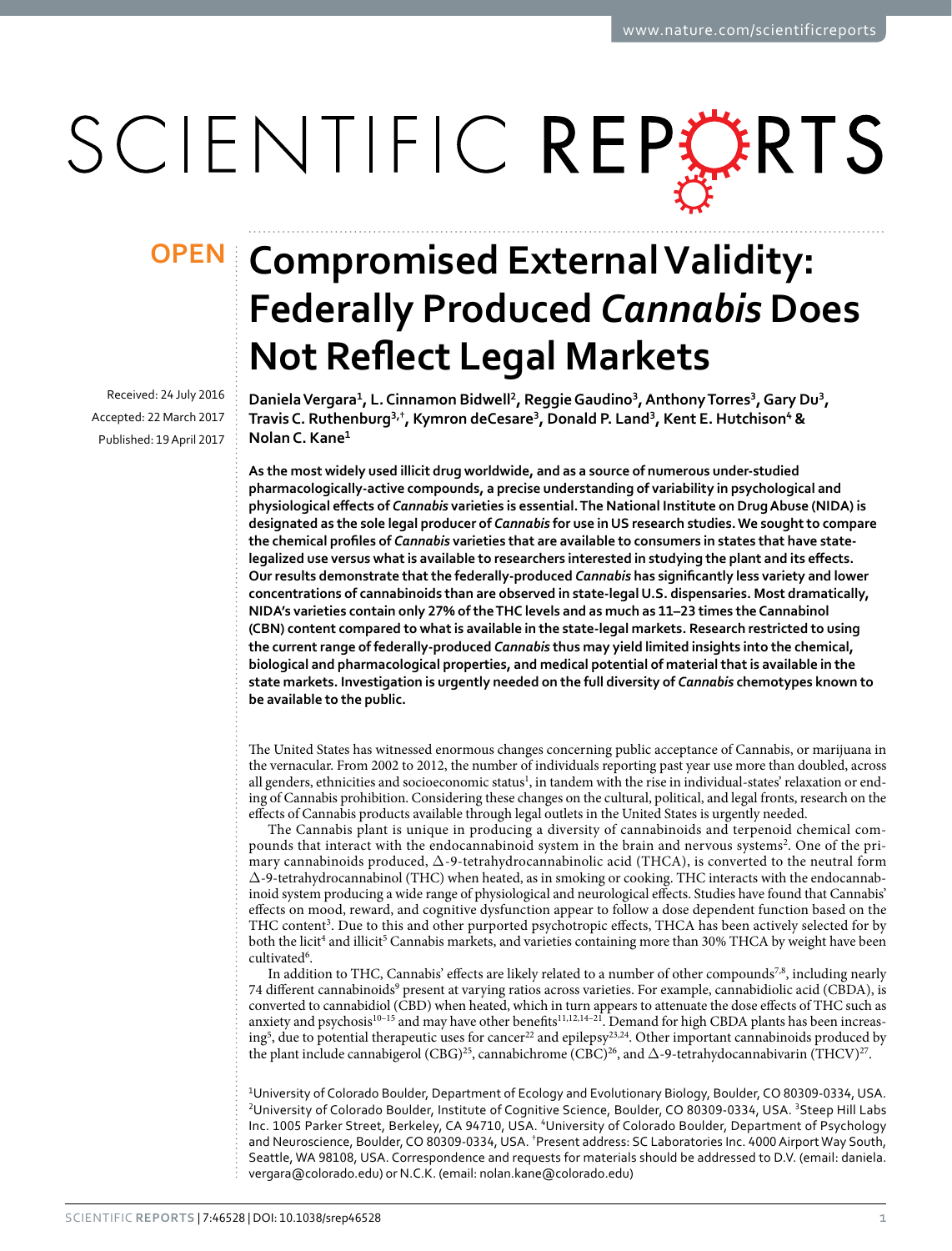

**Figure 1. Average percent cannabinoids for five different locations.** (**A**) CBD (N=313) and THC  $(N=2923)$ . **(B)** CBG (N = 411) and THC-V (40). Significant values between the comparisons are given in the horizontal bars above: \*\*\*P < 0.001; \*\*P < 0.01; and \*P < 0.05.

Because research universities across the United States rely heavily on national grants and must verify compliance with federal law, investigators at these institutions are restricted to using the only federally-legal source of Cannabis plant material: the National Institutes of Health/National Institute on Drug Abuse (NIDA). Thus, the results and conclusions of nearly all published US laboratory studies as to Cannabis effects in humans rely exclusively on the material represented in the NIDA sample set, often administered in a laboratory setting<sup>28–30</sup>. At the same time, dispensary-grade Cannabis available to consumers in individual-state-regulated markets in the U.S. is becoming increasingly potent and diverse. Varieties differ substantially in potency and cannabinoid content, and hence, are likely to differ in terms of their potential effects in specific patients/indulgers<sup>4</sup>. Varieties bred for high THCA content are thought to result in greater levels of intoxication as well as differing psychological and physiological effects compared to varieties bred for high CBDA content. In the US, dispensaries must apply for either a medical or recreational license or both to supply Cannabis for either or both purposes. Even though the preference of recreational or medical consumers is not known, research has found that the Cannabis from the black market has increased in THC content<sup>4,5</sup>. Although no information about the preference of cannabinoid

content for medical users exists, high CBDA varieties are bred for medical purposes<sup>5</sup>. Accordingly, NIDA has recently developed plant material with varying cannabinoid profiles (chemotypes) for research purposes, but the extent to which this federally-produced and exclusively-sanctioned-for-research Cannabis is consistent with the range of Cannabis chemotypes produced in the private market is not clear.

To address the critical question of whether the potency and variety of NIDA-provided Cannabis reflects products available to consumers through state-regulated markets, we compared the cannabinoid profile variation among plants from four different US cities (Denver, Oakland, Sacramento, and Seattle; cannabinoid data provided by Steep Hill Labs Inc.) representing three of the states where Cannabis is legal for medical or recreational reasons, to the range of cannabinoid contents of plants supplied for research purposes by NIDA, using the data publicly available on their website<sup>31</sup>.

#### **Results**

NIDA differs from all other locations except Seattle in production of CBD (Fig. 1A), and differs significantly from all other locations in production of THC. NIDA has the lowest CBD and THC percent with a mean and s.d. of 6.16  $\pm$  2.43%, and 5.15  $\pm$  2.60% respectively. Sacramento has the highest percent CBD with 12.83  $\pm$  4.73% and Seattle has the highest percent THC with  $19.04 \pm 4.43$ %. There are significant differences between the percent of both CBD and THC between US city locations, in addition to differences with NIDA (Fig. 1A).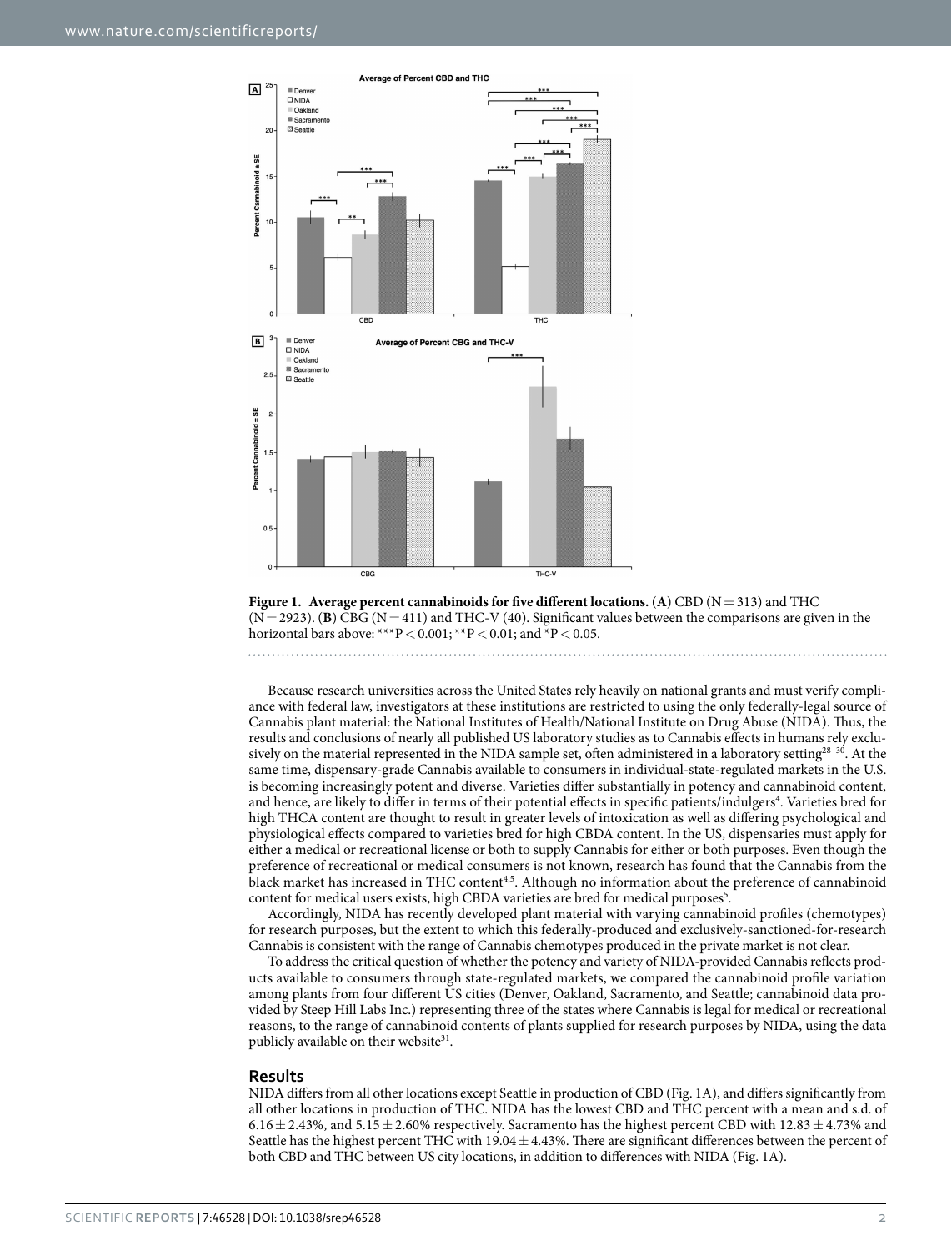

**Figure 2.** Median and range for cannabinoids by location. Median (line within the box), 25<sup>th</sup> and 75<sup>th</sup> percentile (bottom and top of the box respectively), and range (bars outside the box). Outliers are dots outside the box and range. The Y axis differs by panel.

CBG production does not differ in any location. *Cannabis* plants from all five sources produce very little CBG, particularly NIDA with only a single sample having more than 1% CBG (Fig. 1B). THC-V is also produced in low quantities in all locations. The only statistically significant difference is between Denver, whose mean and s.d is  $1.12 \pm 0.13$ %, and Oakland  $2.35 \pm 0.68$ % (P < 0.001; Fig. 1B). Importantly, Seattle has only one (1) sample and NIDA lacks any plants that produce more than 1% THC-V.

Two analyses were used to examine the phytochemical diversity found in each location. In the first analysis, the variability and range of each cannabinoid was calculated (Fig. 2). This analysis shows that for three of the four cannabinoids, NIDA has the lowest variability. In addition, the potencies of THC and CBD across sites (Fig. 3) suggest a greater diversity in both potency and ratio in the private market. In other words, the federal varieties show limited diversity in the total cannabinoid levels, in the cannabinoids that are present, and in the ratio of cannabinoids (Figure S1).

The Principal Component Analysis (PCA, Fig. 4) shows that 53.1% of the overall cannabinoid variation is explained by PC1 and PC2, with PC1 explaining 30.8% and PC2 explaining 22.3%. PCA shows that the overall cannabinoid content in Oakland and Sacramento is very similar, since the points overlap with each other, even though Sacramento has more variation. Most of NIDA's samples cluster within the ones from Sacramento and Oakland. Additionally, NIDA's 95% confidence ellipse mostly lies within the Sacramento and Oakland ellipses. In other words, the full variation in cannabinoids from NIDA can be found in Oakland and Sacramento. However, the full variation from Sacramento and Oakland is not captured by the NIDA varieties. Therefore across all cannabinoids, the government source of *Cannabis* is limited in diversity, not reflecting the range of chemotypes widely available to consumers in state markets. Additionally, we established with the k-means cluster analysis that the best number of clusters given the data from the PCA analysis was two. These two groups are clearly portrayed in the PCA graph with PC1 against PC2 (Figs 4 and S2), revealing that NIDA's samples are present only in one of the clusters. Therefore, the cannabinoid diversity from the private market is represented in both clusters, while that from the federal cannabinoids is almost entirely found only in one of the clusters, demonstrating again their lack of variation.

Finally, NIDA's *Cannabis* contains a higher proportion of Cannabinol (CBN) compared to Oakland  $(P < 0.0001)$  and Sacramento  $(P < 0.0001)$ , but Oakland and Sacramento did not differ from each other  $(P = 0.13)$ .

#### **Discussion**

The objective of this research was to determine whether *Cannabis* produced and sanctioned by the United States federal government for research purposes reflects the *Cannabis* that is widely available in state regulated markets. The data demonstrate that *Cannabis* plants currently grown for NIDA are not representative of plants consumed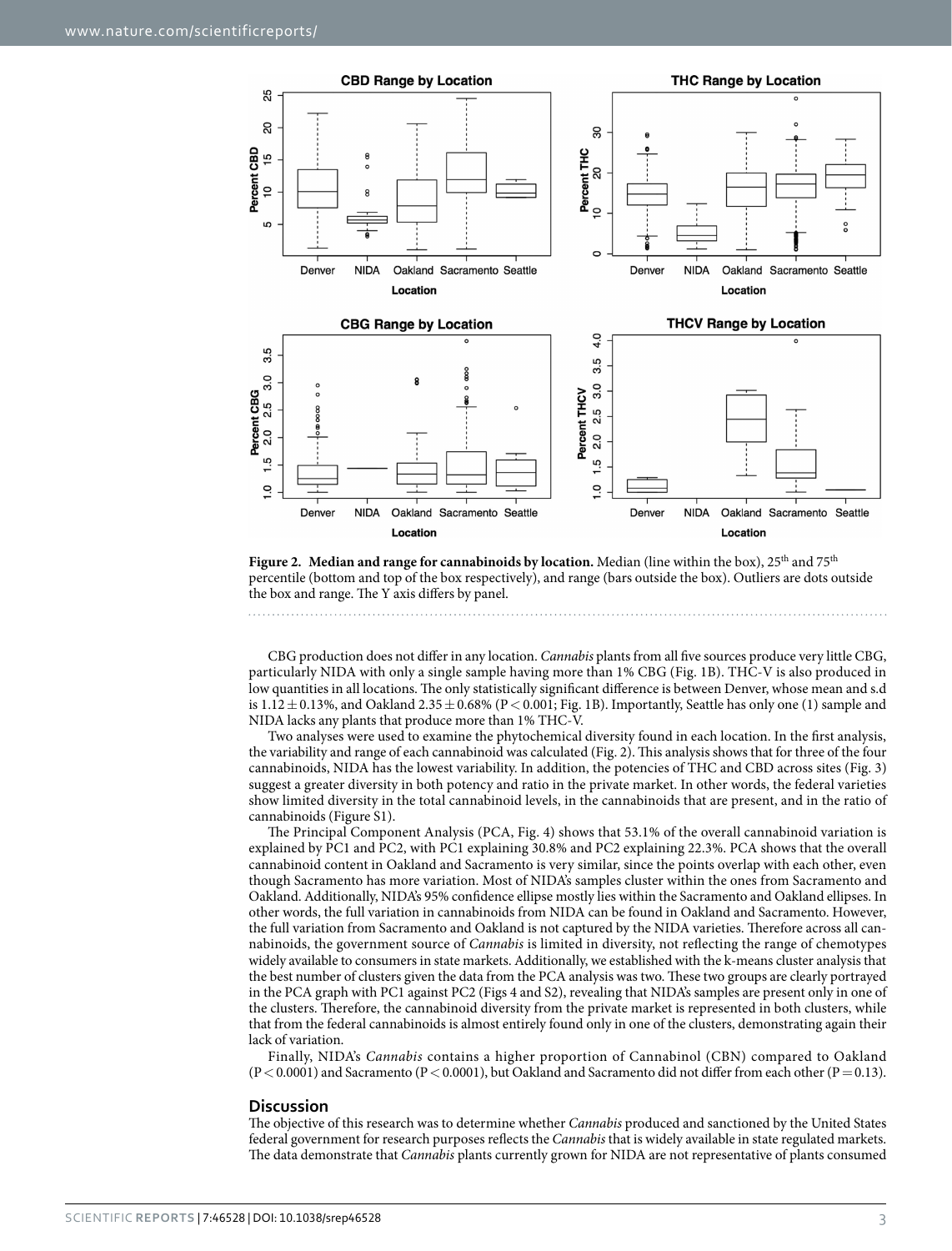

**Figure 3. The diversity and variability of** *Cannabis* **samples across sites in terms of THC, CBD.** The ellipses represent 95% confidence ( $N=1152$ ).





by recreational and medicinal users through state-legalized markets across the nation. *Cannabis* flower available from dispensaries appears to be more potent and diverse in cannabinoid content.

The illicit Cannabis contains a higher percent of THC compared to NIDA, but lower compared to the legal markets. However, the black market's CBD is lower than both NIDA and the private market<sup>5</sup>. Furthermore, our results suggest that the private markets also store their Cannabis in conditions that avoid degradation of THC to CBN $^{32-34}$ . However, the black market's CBN percentage appears to be higher than NIDA's $^5$ . These CBN measurements could be elevated due to storage time and conditions if the measurements were not done immediately after seizure. Thus, the black market material that is illicitly consumed might have lower CBN than what has been reported<sup>5</sup>.

The cannabinoid levels in NIDA and the state markets differ in several ways. Indeed, THC levels on average in NIDA were 27–35% of those in the state markets, while CBN levels are 11–23 times higher. Studies that have examined the impact of *Cannabis* potency have suggested linear dose dependent effects of THC on outcomes such as impaired driving and cognitive abilities, even at much lower potencies than those reported here<sup>35,36</sup>. Other data suggest that the effects of particular cannabinoids (e.g. THC) differ depending on which other cannabinoids (e.g. CBD) are present in the variety consumed12. Thus, the effects of *Cannabis* differ by the potency and variety of *Cannabis* tested. Our findings of different cannabinoid profiles in NIDA vs legal market varieties underscore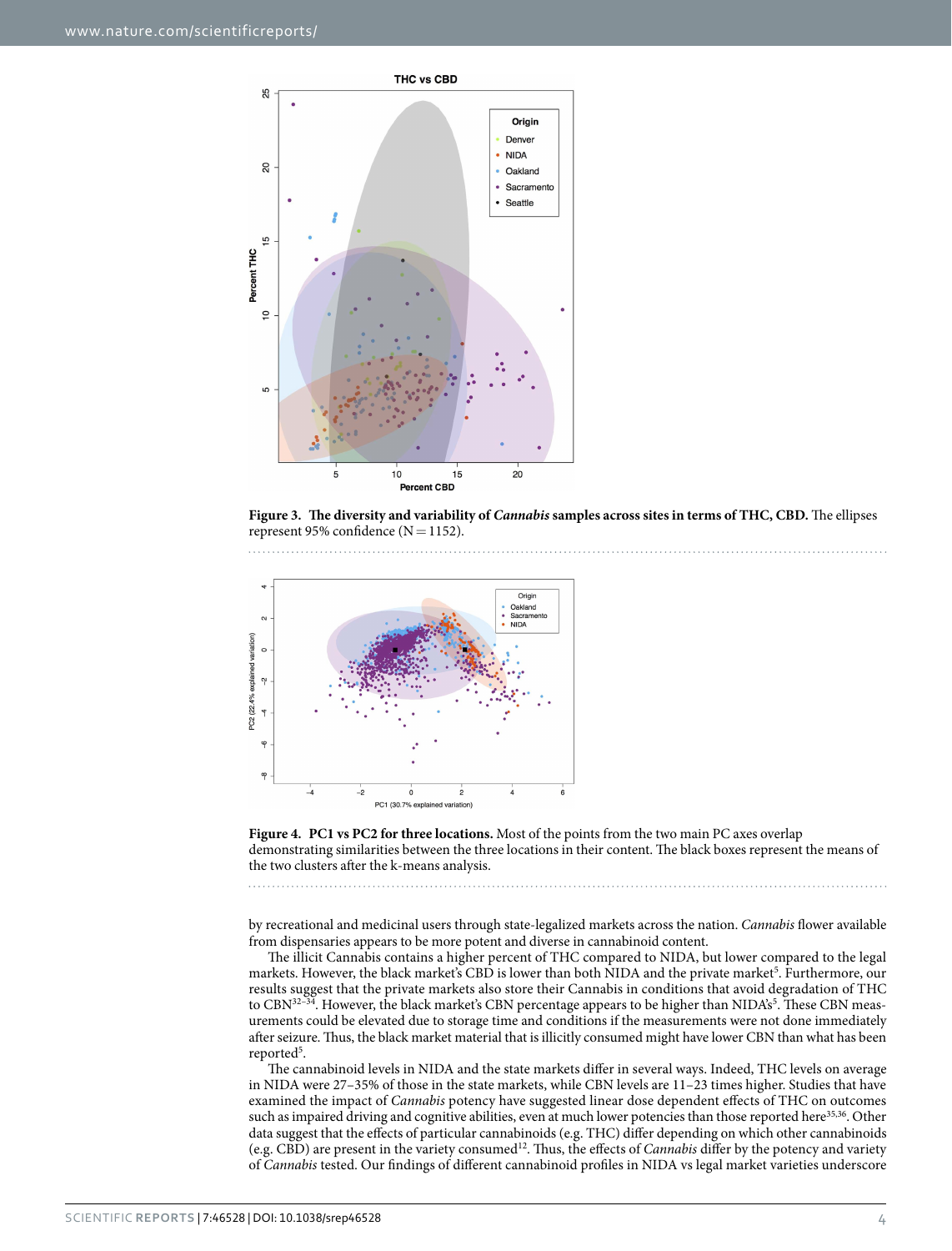the importance of assessing the impact of *Cannabis* as it is used in the real world on outcomes of high importance to public health<sup>4</sup>.

This underrepresentation of cannabinoid variation and potency in the NIDA's cultivars should be considered for US investigation in several areas, including chemistry, biochemistry, genomics, biology, psychology, but particularly for medical research. These data suggest that the NIDA varieties underrepresent the variation of cultivars with higher cannabinoid levels and the variation that is found in state-legalized markets<sup>37,38</sup>.

Medical research using only a limited number of varieties can be misleading, because variation in the amounts and ratios of cannabinoids may have a significant impact on the outcomes of the studies. Particularly as cannabinoids can have dramatic opposing effects and complex interactions with each other<sup>11,12,14-21</sup>, investigations that only use one source of material may hinder our understanding of pharmacological and therapeutic effects of *Cannabis.* Given that the effects of *Cannabis* may vary depending upon the dose<sup>39,40</sup>, where both the chemotype and the dose are important in the medical effects<sup>41,42</sup>, and the potential harmful effects<sup>12</sup>, it is crucial for scientific and medical investigations to access the varieties used by patients and recreational users.

Studies reporting on effects of *Cannabis* using NIDA varieties will continue to suffer in terms of external validity, possibly underestimating the effects of more potent varieties that are widely available. Compounding this issue is the fact that the public availability of high-potency *Cannabis* has increased in recent years<sup>1,5</sup>. Given our data and recent reviews that have suggested that the greater potency of today's *Cannabis*, compared to earlier decades<sup>4</sup>, may lead to significantly greater levels of intoxication and possibility of harm, it is important for research to begin understanding consequences and impact of using the publicly available *Cannabis*.

The knowledge gap between what we know from studies using government grown *Cannabis* and *what we should know* about the effects of *Cannabis* in the real world could continue to widen with the progressive decriminalization and accessibility of high-potency, dispensary-grade *Cannabis*. This problem can only be addressed by establishing legal methods for US scientists to access *Cannabis* more similar to what is sold and consumed in state-regulated markets.

Despite this being one of the most complete cannabinoid analyses to date, it has a number of limitations. First, data analyzed in this study were collected by separate facilities, NIDA and Steep Hill, which may introduce biases. Inter-laboratory comparative analysis between different methods of testing *Cannabis* products (e.g., different equipment used for this comparison and the various other facilities that offer chemotype testing) has been limited. This limitation is largely imposed by federal laws that prevent third parties (e.g., universities) from conducting such studies. Lastly, Steep Hill data only includes varieties tested at their locations and are not necessarily representative of all *Cannabis* available to consumers. However, with 2980 samples tested, common varieties are well represented. Similarly, our analysis includes the potential current pool of varieties listed as available by the government for research purposes; however the *Cannabis* varieties produced historically by NIDA (and used in NIDA-funded studies published prior to 2012, when these additional NIDA varieties became available) are far less potent. Thus, while our analysis focuses on currently available varieties, the discrepancy between publicly-available *Cannabis* and that used in most existing research is even greater than what we report here.

Moreover, this analysis is limited to the six cannabinoids reported for the NIDA varieties, while additional compounds are known to be important2,8,9. Chemical analyses of *Cannabis* in commercial testing labs include numerous cannabinoids and terpenoids, which vary between lineages<sup>43</sup> and have important physiological effects<sup>2,8,9</sup>. Compounds not reported for the NIDA varieties may represent additional important differences between the federally approved cultivars and more widely-used material. However, it is worth noting that the cultivars available through NIDA may compare favorably to individual dispensaries in terms of diversity of cannabinoid levels and ratios of THC to CBD.

Additionally, *Cannabis* flower is one form of *Cannabis* available in state regulated markets, with concentrates and edibles also widely used. It is critical to note that as of May 2016 on the federal website, there is no source of concentrates or edibles for research. Therefore, there is almost no research on the effects of cannabinoids in extract or edible form, even though in Colorado alone, approximately 650,000 edible units are sold each month. It may be a challenge for the federal government to produce *Cannabis* in a way that reflects the diversity of products used by the public in states where it is legal.

In conclusion, this study offers a comparison between six cannabinoids from *Cannabis* produced in four cities in the US and the NIDA supply farm. The data demonstrate that *Cannabis* produced by NIDA is both less diverse in variety and less potent in the amount of cannabinoids. Because most federally approved research requires the use of government produced *Cannabis*, this mismatch between what the public is using and what is available to researchers limits scientific study on the potential harms or benefits. In recent years, federal sources have pursued diversification of their varieties with a goal of increasing the diversity and potency of research *Cannabis*. The research presented here provides concrete data that can inform further changes, so that *Cannabis* available to researchers in the future can better reflect the types of products widely-used by the public.

#### **Methods**

Cannabinoids from multiple varieties of the species *Cannabis sativa L.* in four cities of the US Denver, Oakland, Sacramento, and Seattle were measured by Steep Hill Labs, Inc. during October to December of 2013 and January to September of 2014. These samples were not randomly chosen for two main reasons: First, because we rely on the locations where Steep Hill has facilities, and second, because even though dispensary owners and *Cannabis* producers are required by law to test their product in some of those jurisdictions, it is a choice to select between the multiple companies that provide these services. However, Steep Hill is the only company that tests for 17 cannabinoids and ten terpenes43,44, and has multiple facilities in cities where *Cannabis* is legal, medically and/or recreationally. The use of the same testing procedures across multiple marketplaces allows us to compare cannabinoid levels among the largest state markets. Moreover, this dataset includes many widely used varieties, as well as minor ones.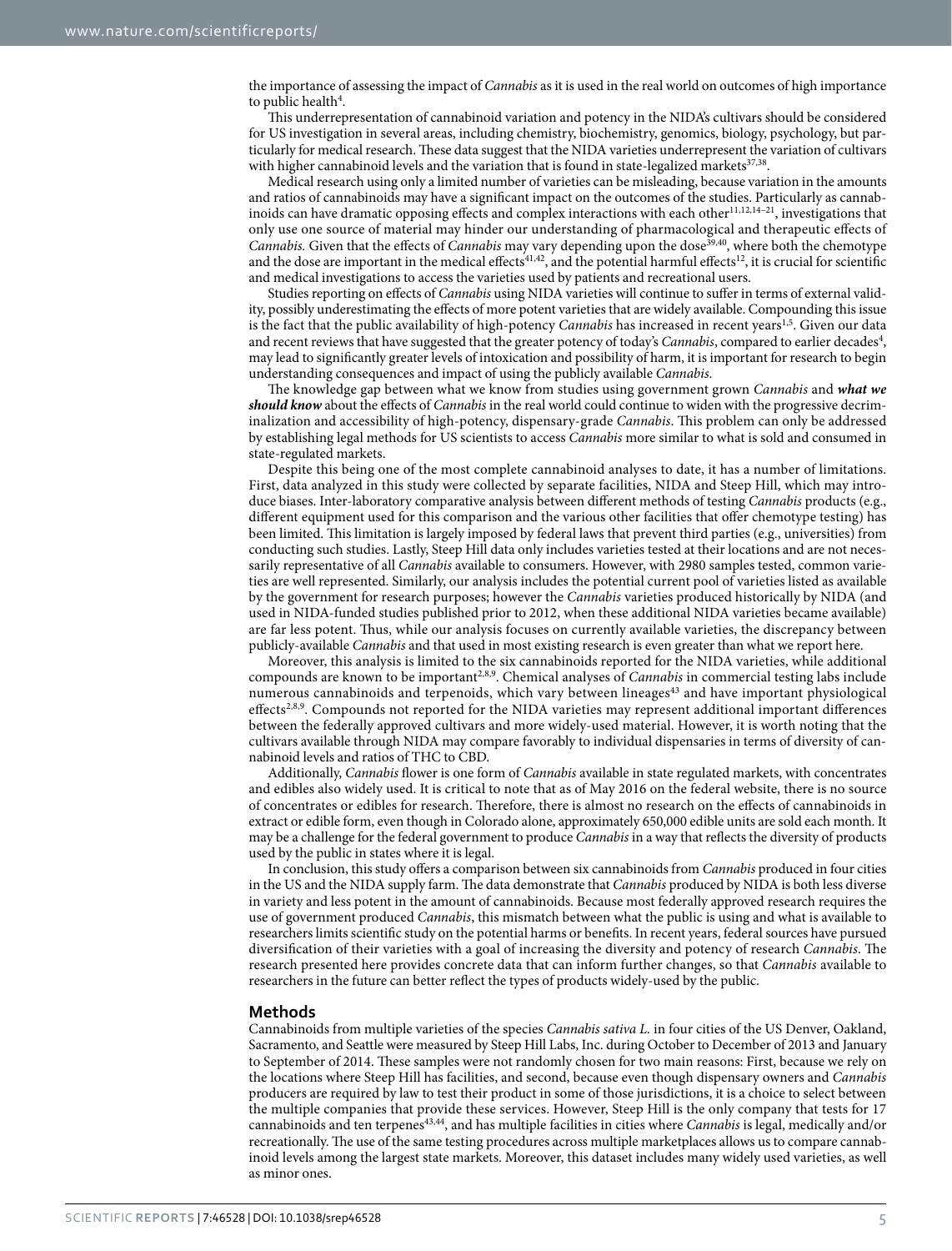|                  | Denver       |      | <b>NIDA</b>  |    |            | Oakland      |     |            | Sacramento   |                |            | <b>Seattle</b> |     |
|------------------|--------------|------|--------------|----|------------|--------------|-----|------------|--------------|----------------|------------|----------------|-----|
|                  | <b>TOTAL</b> | >1   | <b>TOTAL</b> | >1 | <b>PCA</b> | <b>TOTAL</b> | >1  | <b>PCA</b> | <b>TOTAL</b> | >1             | <b>PCA</b> | <b>TOTAL</b>   | >1  |
| CBD              | 1141         | 42   | 98           | 56 | 90         | 755          | 110 | 481        | 981          | 101            | 981        | 103            | 4   |
| <b>CBN</b>       |              |      | 98           | _  | 90         | 481          | –   | 481        | 981          | –              | 981        |                |     |
| <b>THC</b>       | 1141         | 1112 | 98           | 64 | 90         | 755          | 692 | 481        | 981          | 952            | 981        | 103            | 103 |
| CBG              | 992          | 98   | 96           |    | 90         | 481          | 41  | 481        | 981          | 259            | 981        | 103            | 12  |
| THC-V            | 992          | 12   | 96           | —  | 90         | 481          | 6   | 481        | 981          | 21             | 981        | 103            |     |
| CBC              |              |      | 96           | –  | 90         | 481          |     | 481        | 981          | $\overline{c}$ | 981        |                |     |
| THC &<br>CBD > 1 | 21           | _    | 24           | __ |            | 77           |     |            | 81           |                |            | 4              |     |

**Table 1. Sample sizes.** Sample sizes for each cannabinoid at the different locations. Denver and Seattle lack samples for CBN and CBC. The first column represents the total sample sizes for each cannabinoid, the  $>1$ column represents the number of samples that produced more than 1% content of each cannabinoid. No location had varieties that produced >1% CBN or CBC. The last column represents the sample sizes used for the PCA, which was performed only with samples from Oakland, Sacramento, and NIDA. The last row represents the samples that produce more than 1% for both THC and CBD.

Cannabinoid measurements are performed on the flower of female plants, where most of the cannabinoids are produced<sup>45,46</sup>. Approximately 500 milligrams of each sample was extracted into methanol, filtered, diluted 1:20, and analyzed by HPLC, using a mobile phase consisting of 0.1% formic acid in water and 0.1% formic acid in methanol. The gradient started at 72% methanol and ended at 99% methanol, with a total run time including equilibration of approximately 17minutes. Cannabinoid standards purchased from Cerilliant (Round Rock, TX), RESTEK (Bellefonte, PA), Lipomed (Cambridge, MA), and Restek (Bellefonte, PA), were used to create linear, eleven point calibration curves (0.5–1000 ppm) to allow quantification of cannabinoids over three to four orders of magnitude. C18 columns purchased from RESTEK (Raptor ARC-18, Bellefonte, PA) or Phenomenex (Kinetex C18, Torrance, CA) were used for chromatographic separation. For samples measured in 2012/2013, concentrations of cannabinoids without commercially available standards were estimated using published absorptivies<sup>47</sup>. Commercial standards have been available for each of the cannabinoids included in the study since at least 2014. Column analyte measurements were reported as percent mass in each sample and is not corrected for moisture content. All Steep Hill samples were measured using liquid chromatography (LC), in Denver with Agilent LC equipment, in Seattle and Sacramento using Shimadzu LC equipment, and in Oakland using both types of machinery.

The data from NIDA were obtained from their website on November 15, 201531. Details about data collection or the equipment used was not currently specified. Total sample sizes for each of the cannabinoids by location are given in Table 1. Even though Steep Hill measures additional cannabinoids, our analyses focused on cannabinoids shared between the NIDA and SteepHill datasets (N=6). NIDA uses gas chromatography for their analysis<sup>48–50</sup>, which only measures the neutral form of the cannabinoids. Thus, to allow comparison of the data in the same form, the acidic form of each cannabinoid measured by HPLC was transformed into the neutral form by multiplying each LC value by the ratio of molecular masses of the neutral cannabinoid to the acidic cannabinoid, which represents the mass ratio of the neutral relative to acidic forms after decarboxylation. The mandated value for this conversion according to several US states is approximately 0.88 and states such as Washington $^{51}$  and Nevada $^{51}$ mandate reporting of total THC content from HPLC analysis using this calculation, and adding the calculated values to the values measured for the neutral form. The final result is equivalent to the measurements taken by NIDA. We also performed a separate analysis using the conversion factor reported by Dussy and collaborators of 0.6851. Even though both datasets using the two conversion rates differ from each other, the overall results and conclusions are the same: a significantly lower total diversity and total level of cannabinoids from the NIDA samples. Therefore, we are only presenting the sample sizes and results using the state-mandated conversion rate of 0.88.

In order to analyze the cannabinoid composition information across the sites, we first selected only those tests that demonstrated 1% or greater concentration for the specific cannabinoid under analysis. This method allowed us to more accurately report the concentration of each cannabinoid across varieties, many of which are bred for high levels of a single cannabinoid at the expense of other cannabinoids (e.g., high THC, low CBD or visa versa). Due to the absence of samples that produced more than 1% CBN and CBC, we excluded these two cannabinoids from the analysis. An ANOVA was then performed for each cannabinoid with location as a factor and a posterior post-hoc analysis using Tukey, except for THC-V where we used Bonferroni (Fig. 1). We determined the cannabinoid range on a box and whiskers plot (Fig. 2) to visualize the array, median, minimum, and maximum of each compound by location. Additionally, samples producing greater than 1% by mass for both THC and CBD were identified (Fig. 3), indicating functional copies of both THCA and CBDA-synthases, and THC:CBD ratios were calculated. The THC:CBD ratios were used to perform four F-tests comparing NIDA samples to samples from the other four locations. To further understand the variation between locations in their overall cannabinoid composition, we performed Principal Components Analysis (PCA; Fig. 4) with the Car package<sup>52</sup> from R statistical software. For this analysis, all samples, including the ones that produced less than 1% cannabinoids, were used; however, both Denver and Seattle were excluded from the PCA due to the absence of CBN and CBC. The total sample size for this PCA is given in Table 1. We used the same dataset from the PCA to calculate k-means clustering to understand the number of partitions and their means given our data. Finally, with the three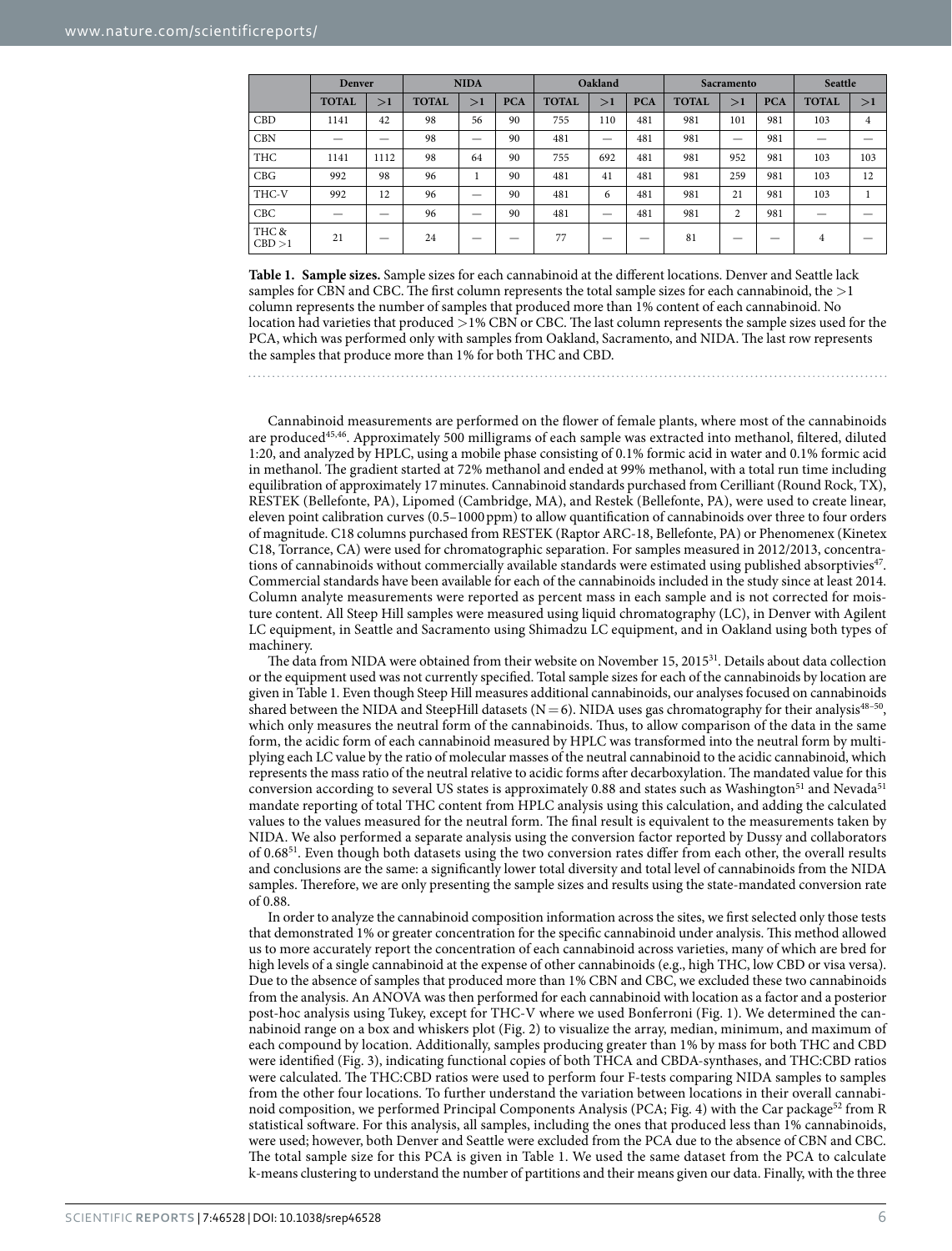locations that contained CBN data, Sacramento, Oakland and NIDA, we performed an ANOVA and a posthoc analysis to compare the proportion of CBN from the total cannabinoids. We used the R statistical framework to perform all analyses. All code is available on [https://github.com/KaneLab/Bioinformatics-Scripts/blob/master/](https://github.com/KaneLab/Bioinformatics-Scripts/blob/master/scientific_reports_code.Rmd) [scientific\\_reports\\_code.Rmd](https://github.com/KaneLab/Bioinformatics-Scripts/blob/master/scientific_reports_code.Rmd).

#### **References**

- 1. Hasin, D. S. *et al.* Prevalence of Marijuana Use Disorders in the United States Between 2001–2002 and 2012–2013. *JAMA psychiatry* **72,** 1235–1242 (2015).
- 2. McPartland, J. M., Matias, I., Di Marzo, V. & Glass, M. Evolutionary origins of the endocannabinoid system. *Gene* **370,** 64–74 (2006).
- 3. Hart, C. L., Van Gorp, W., Haney, M., Foltin, R. W. & Fischman, M. W. Effects of acute smoked marijuana on complex cognitive performance. *Neuropsychopharmacology* **25,** 757–765 (2001).
- 4. Volkow, N. D., Baler, R. D., Compton, W. M. & Weiss, S. R. B. Adverse Health Effects of Marijuana Use. *New England Journal of Medicine* **370,** 2219–2227, doi: 10.1056/NEJMra1402309 (2014).
- 5. ElSohly, M. A. *et al.* Changes in cannabis potency over the last 2 decades (1995–2014): analysis of current data in the United States. *Biological psychiatry* **79,** 613–619 (2016).
- 6. Swift, W., Wong, A., Li, K. M., Arnold, J. C. & McGregor, I. S. Analysis of cannabis seizures in NSW, Australia: cannabis potency and cannabinoid profile. *PloS one* **8,** e70052 (2013).
- 7. Ben-Shabat, S. *et al.* An entourage effect: inactive endogenous fatty acid glycerol esters enhance 2-arachidonoyl-glycerol cannabinoid activity. *European journal of pharmacology* **353,** 23–31 (1998).
- 8. Russo, E. B. & Taming THC: potential cannabis synergy and phytocannabinoid-terpenoid entourage effects. *British Journal of Pharmacology* **163,** 1344–1364, doi: 10.1111/j.1476-5381.2011.01238.x (2011).
- 9. ElSohly, M. A. & Slade, D. Chemical constituents of marijuana: the complex mixture of natural cannabinoids. *Life sciences* **78,** 539–548 (2005).
- 10. Rog, D. J. Cannabis-based medicines in multiple sclerosis–a review of clinical studies. *Immunobiology* **215,** 658–672 (2010). 11. Demirakca, T. *et al.* Diminished gray matter in the hippocampus of cannabis users: possible protective effects of cannabidiol. *Drug* 
	- *and alcohol dependence* **114,** 242–245 (2011).
- 12. Englund, A. *et al.* Cannabidiol inhibits THC-elicited paranoid symptoms and hippocampal-dependent memory impairment. *Journal of Psychopharmacology* **27,** 19–27 (2013).
- 13. Martin-Santos, R. *et al.* Acute effects of a single, oral dose of d9-tetrahydrocannabinol (THC) and cannabidiol (CBD) administration in healthy volunteers. *Current pharmaceutical design* **18,** 4966–4979 (2012).
- 14. Niesink, R. J. M. & van Laar, M. W. Does cannabidiol protect against adverse psychological effects of THC? *Frontiers in psychiatry* **4**  $(2013)$
- 15. Schubart, C. D. *et al.* Cannabis with high cannabidiol content is associated with fewer psychotic experiences. *Schizophrenia research* **130,** 216–221 (2011).
- 16. Bhattacharyya, S. *et al.* Opposite effects of Δ-9-tetrahydrocannabinol and cannabidiol on human brain function and psychopathology. *Neuropsychopharmacology* **35,** 764–774 (2010).
- 17. Hermann, D. & Schneider, M. Potential protective effects of cannabidiol on neuroanatomical alterations in cannabis users and psychosis: a critical review. *Current pharmaceutical design* **18,** 4897–4905 (2012).
- 18. Morgan, C. J. A., Freeman, T. P., Schafer, G. L. & Curran, H. V. Cannabidiol attenuates the appetitive effects of  $\Delta$ 9-tetrahydrocannabinol in humans smoking their chosen cannabis. *Neuropsychopharmacology* **35,** 1879–1885 (2010).
- 19. Ren, Y., Whittard, J., Higuera-Matas, A., Morris, C. V. & Hurd, Y. L. Cannabidiol, a nonpsychotropic component of cannabis, inhibits cue-induced heroin seeking and normalizes discrete mesolimbic neuronal disturbances. *The Journal of Neuroscience* **29,** 14764–14769 (2009).
- 20. Zuardi, A. W. *et al.* A critical review of the antipsychotic effects of cannabidiol: 30 years of a translational investigation. *Curr Pharm Des* **18,** 5131–5140 (2012).
- 21. Zuardi, A. W., Hallak, J. E. C. & Crippa, J. A. S. Interaction between cannabidiol (CBD) and ∆9-tetrahydrocannabinol (THC): influence of administration interval and dose ratio between the cannabinoids. *Psychopharmacology* **219,** 247–249 (2012).
- 22. Solinas, M., Cinquina, V. & Parolaro, D. *Cannabidiol and Cancer—An Overview of the Preclinical Data.* (2015).
- 23. Devinsky, O. *et al.* Cannabidiol: pharmacology and potential therapeutic role in epilepsy and other neuropsychiatric disorders. *Epilepsia* **55,** 791–802 (2014).
- 24. Mechoulam, R., Parker, L. A. & Gallily, R. Cannabidiol: an overview of some pharmacological aspects. *The Journal of Clinical Pharmacology* **42,** 11S–19S (2002).
- 25. Borrelli, F. *et al.* Colon carcinogenesis is inhibited by the TRPM8 antagonist cannabigerol, a Cannabis-derived non-psychotropic cannabinoid. *Carcinogenesis*, bgu205 (2014).
- 26. Izzo, A. A. *et al.* Inhibitory effect of cannabichromene, a major non‐psychotropic cannabinoid extracted from Cannabis sativa, on inflammation‐induced hypermotility in mice. *British journal of pharmacology* **166,** 1444–1460 (2012).
- 27. McPartland, J. M., Duncan, M., Di Marzo, V. & Pertwee, R. G. Are cannabidiol and Δ9‐tetrahydrocannabivarin negative modulators of the endocannabinoid system? A systematic review. *British journal of pharmacology* **172,** 737–753 (2015).
- 28. Ewing, S. W. F. *et al.* A preliminary examination of how serotonergic polymorphisms influence brain response following an adolescent cannabis intervention. *Psychiatry Research: Neuroimaging* **204,** 112–116 (2012).
- 29. Feldstein Ewing, S. W. *et al.* Integrating brain and behavior: Evaluating adolescents' response to a cannabis intervention. *Psychology of Addictive Behaviors* **27,** 510 (2013).
- 30. Metrik, J. *et al.* Effectiveness of a marijuana expectancy manipulation: Piloting the balanced-placebo design for marijuana. *Experimental and clinical psychopharmacology* **17,** 217 (2009).
- 31. NIDA. *Marijuana Plant Material Available from the NIDA Drug Supply Program.* [https://http://www.drugabuse.gov/researchers/](https://http://www.drugabuse.gov/researchers/research-resources/nida-drug-supply-program-dsp/marijuana-plant-material-available-nida-drug-supply-program) [research-resources/nida-drug-supply-program-dsp/marijuana-plant-material-available-nida-drug-supply-program](https://http://www.drugabuse.gov/researchers/research-resources/nida-drug-supply-program-dsp/marijuana-plant-material-available-nida-drug-supply-program) (Date of access: 15/11/2015) (Year published: 2015).
- 32. Ross, S. A. & ElSohly, M. A. CBN and ∆9-THC concentration ratio as an indicator of the age of stored marijuana samples. *Bulletin on Narcotics* **49,** 139–139 (1997).
- 33. Trofin, I. G., Dabija, G., Vaireanu, D. I. & Filipescu, L. The influence of long-term storage conditions on the stability of cannabinoids derived from cannabis resin. *Rev Chim Bucharest* **63,** 422–427 (2012).
- 34. Turner, C. E. & Elsohly, M. A. Constituents of cannabis sativa L. XVI. A possible decomposition pathway of Δ9‐tetrahydrocannabinol to cannabinol. *Journal of heterocyclic chemistry* **16,** 1667–1668 (1979).
- 35. Lenné, M. G. *et al.* The effects of cannabis and alcohol on simulated arterial driving: influences of driving experience and task demand. *Accident Analysis & Prevention* **42,** 859–866 (2010).
- 36. Ranganathan, M. & D'souza, D. C. The acute effects of cannabinoids on memory in humans: a review. *Psychopharmacology* **188,** 425–444 (2006).
- 37. Onofri, C., de Meijer, E. P. M. & Mandolino, G. Sequence heterogeneity of cannabidiolic-and tetrahydrocannabinolic acid-synthase in Cannabis sativa L. and its relationship with chemical phenotype. *Phytochemistry* (2015).
- 38. Weiblen, G. D. *et al.* Gene duplication and divergence affecting drug content in Cannabis sativa. *New Phytologist* (2015).